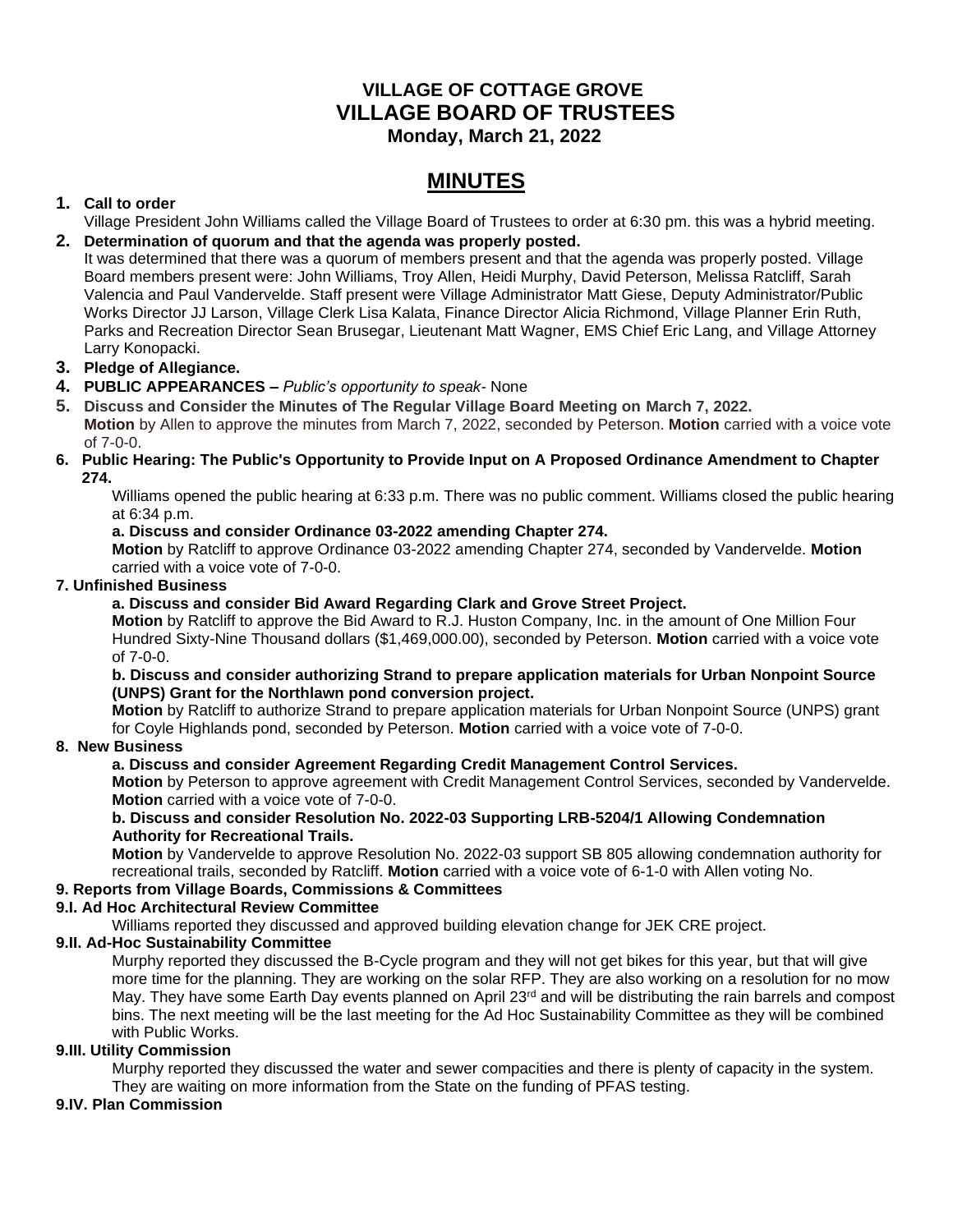#### **a. Discuss and Consider A Request for Site Plan Amendment Approval from JEK CRE For Changes to Building Elevations from A Previously Approved Multi-Tenant Retail Building Located At 110 Limestone Pass.**

**Motion** by Vandervelde to approve the site plan amendment for JEK CRE for changes to building elevations from a previously approved multi-tenant retail building located at 110 Limestone Pass with conditions in staff reports, seconded by Peterson. **Motion** carried with a voice vote of 7-0-0.

Williams reported they approved the ordinance change for Chapter 274. They discussed the notice requirements but did not make any changes. They had updates on the Housing Task Force and CARP-C.

### **9.V. Peer Court Steering Committee**

Peterson reported they discussed the open and closed cases. They discussed a training Claudia will be attending and she will report back. They discussed producing a prevention guide and they will discuss at the next meeting after some research is done.

### **9.VI. Library Board**

Ratcliff reported they had presentations for the feasibility study and chose the Sweeney Group. The next meeting will be in-person.

### **9.VII. Deer-Grove EMS Commission**

### **a. Discuss and consider request to use ARPA funds for purpose of DGEMS radio replacement.**

Chief Lang was present to explain the request. The board agreed that if they do not get the grant funding, they are in favor of replacing the radios.

Valencia reported they discussed the regular reports. They also discussed the Chief's goals for the upcoming year. They are also looking to gather data for rural areas.

# **10. Reports from Village Officers**

# **a. Stafford Rosenbaum**

**i. Legal briefings/status updates-** no report

### **b. Lisa Kalata**

**i. Election Update-** Kalata explained the election changes for the upcoming Spring Election.

### **11. Communications and Miscellaneous Business**

### **a. Consider approval of vouchers.**

**Motion** by Vandervelde to approve the vouchers as presented in the amount of \$214,1941.66 seconded by Ratcliff. The check sequence goes from check #49930 to #49985. **Motion** carried with a voice vote of 7-0-0. **b. Correspondence –** None

**c. Upcoming Community Events-** Optimist Club Easter Egg Hunt on April 9th . Miracle League is looking for volunteers and participants. Youth Day at McCarthy Park April 30<sup>th</sup>. Chamber is hosting a Taste of Cottage Grove event on March 31st.

d. Future agenda items- Presentation by Joining Forces for Families

**12. Closed Session: This Closed Session Is to Establish Negotiating Position Regarding Deer-Grove EMS District and Joint Fire Agreements.**

**The Village of Cottage Grove Village Board will enter into Closed Session pursuant to Wisconsin State Statute §19.85 (1)(e) Deliberating or negotiating the purchasing of public properties, the investing of public funds, or conducting other specified public business, whenever competitive or bargaining reasons require a closed session**

**Motion** by Williams to enter into closed session at 8:06p.m. to Establish Negotiating Position Regarding Deer-Grove EMS District and Joint Fire Agreements. The Village of Cottage Grove Village Board will enter into Closed Session pursuant to Wisconsin State Statute §19.85 (1)(e) Deliberating or negotiating the purchasing of public properties, the investing of public funds, or conducting other specified public business, whenever competitive or bargaining reasons require a closed session, seconded by Allen. **Motion** carried with a roll call vote Allen AYE, Murphy AYE, Peterson AYE, Ratcliff AYE, Valencia AYE, Vandervelde AYE, Williams AYE**.**

#### **13. Closed Session: This Closed Session Is for Negotiations Regarding Development Incentives In TID #10. The Village of Cottage Grove Village Board will enter into Closed Session pursuant to Wisconsin State Statute §19.85 (1)(e) Deliberating or negotiating the purchasing of public properties, the investing of public funds, or conducting other specified public business, whenever competitive or bargaining reasons require a closed session**

**Motion** by Williams to enter into closed session at 8:06p.m. to **for** Negotiations Regarding Development Incentives In TID #10.The Village of Cottage Grove Village Board will enter into Closed Session pursuant to Wisconsin State Statute §19.85 (1)(e) Deliberating or negotiating the purchasing of public properties, the investing of public funds, or conducting other specified public business, whenever competitive or bargaining reasons require a closed session, seconded by Allen. **Motion** carried with a roll call vote Allen AYE, Murphy AYE, Peterson AYE, Ratcliff AYE, Valencia AYE, Vandervelde AYE, Williams AYE**.**

#### **14. Reconvene into Open Session and Possible Consideration of Closed Session Items**